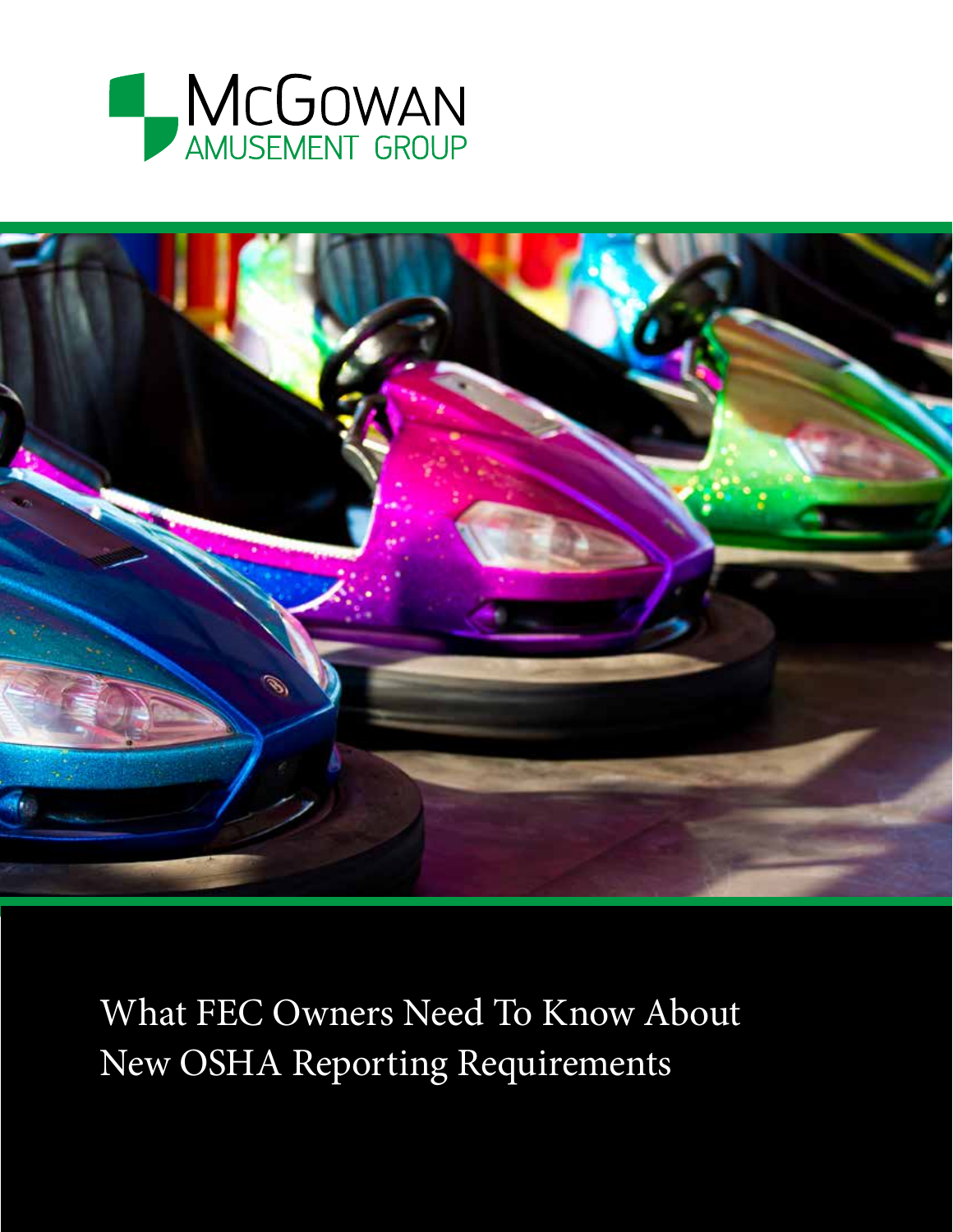

When an employee gets hurt at your family entertainment center (FEC), it's not enough for you to simply call 911, get them to the hospital as soon as possible, and make sure they get quality medical care.

You also have to keep careful records of every incident and have those documents ready in case safety regulators show up at your FEC to perform an inspection.

Serious accidents and deaths need to be reported directly to state or federal safety regulators in a tight timeframe. Failing to meet this deadline could trigger penalties worth thousands of dollars.

In addition to the short-term reporting requirements, you're required to keep detailed records of workplace-safety incidents on file for five years. You may also be required to file an annual summary of your workplace incidents.

The confusing thing is these record-keeping requirements are not universal: FEC companies with up to 10 employees do not have to keep such in-depth documentation. This eBook from McGowan Amusement Group, the leading provider of amusement insurance and risk management, will help you understand your reporting and recordkeeping requirements.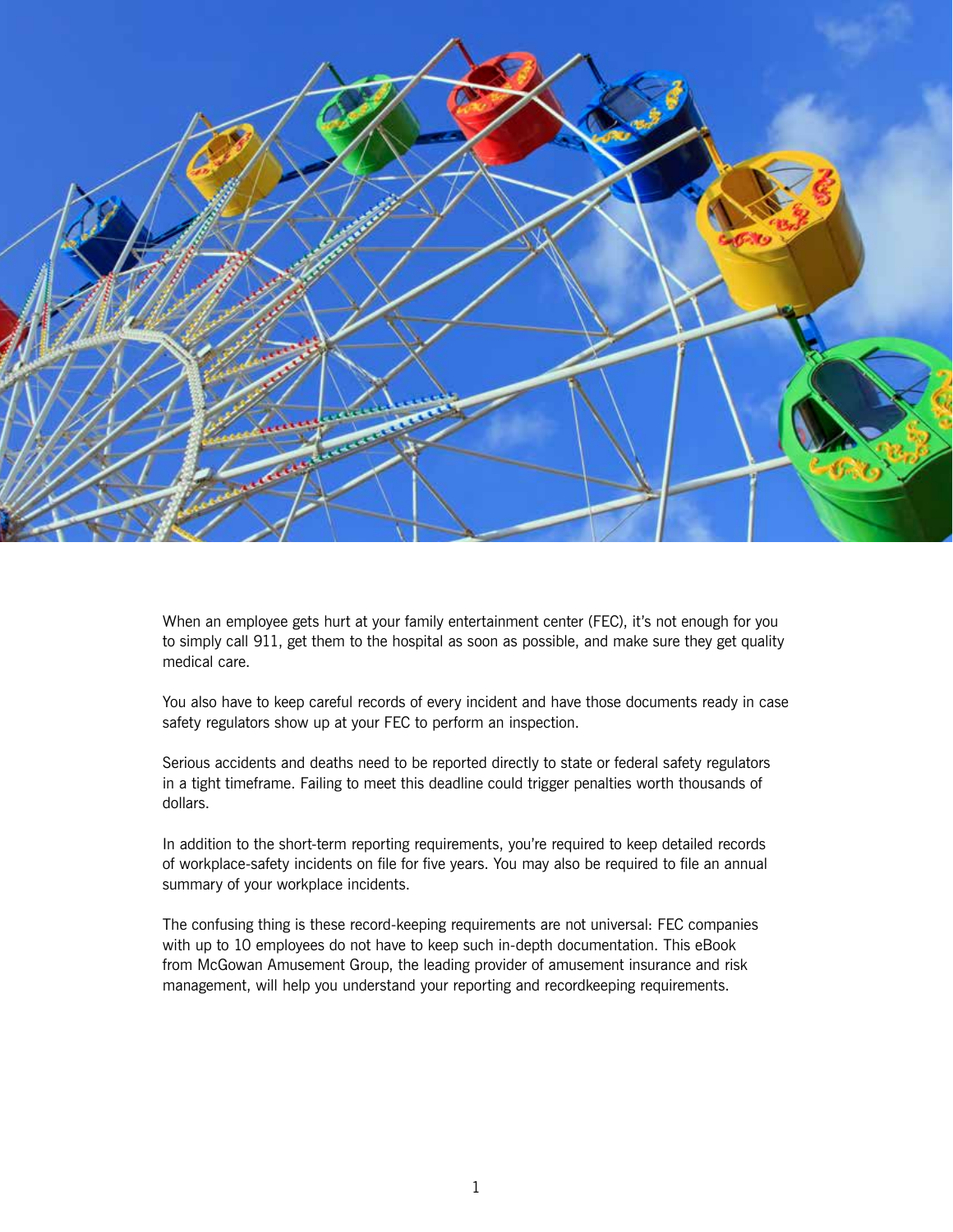|                                                                   | WORK INJURY CLAIM FORM<br>What is the street address where the incident occurred?                                |
|-------------------------------------------------------------------|------------------------------------------------------------------------------------------------------------------|
|                                                                   |                                                                                                                  |
| 1 WORKER'S PERSONAL DETAILS                                       | Suburb                                                                                                           |
| Family Name                                                       | State                                                                                                            |
| Given names<br>Other known or previous legal names as Maiden name | Name of employer responsible for this workplace<br>Which of the following incident circumstances apply?          |
|                                                                   | Date of <b>Part 1: OSHA RecordReeping</b> at your usual workplace work and the following at your usual workplace |

Many FECs are small businesses in the classic sense. They're locally owned and operated, serving customers in their own neighborhoods. They might have a half-dozen to a few dozen employees, many of them part-timers.

The people who own and operate FECs often fail to realize they are subject to the recordkeeping and reporting requirements of the U.S. Occupational Safety and Health Administration (OSHA). Employers who fail to report injuries and deaths properly can be fined up to \$5,000—or up to \$7,000 if OSHA officials feel a higher penalty would deter future violations. Repeat violators can face far worse sanctions.

All employers nationwide, regardless of size, must file a Serious Injury Report (SIR) within eight hours of a fatality or 24 hours of an in-patient hospitalization, amputation, or loss of an eye. When OSHA receives the SIR, it decides whether to send an inspector to the site and find out more about the accident. If the OSHA inspection uncovers safety violations, hefty penalties can ensue.

An in-patient hospitalization generally means cases where doctors have admitted somebody to the hospital. Overnight stays typically do not necessarily count as admissions. Also, you don't have to report an in-patient hospitalization if the worker is being admitted only for observation or tests. There must be a treatment involved.

In addition to filing immediate SIRs, companies have to document serious workplace injuries and illnesses and report them annually. According to OSHA's website, these annual reports must document:

- All work-related fatalities
- All work-related injuries or illnesses that result in:
	- Loss of consciousness; days away from work; restricted work; or transfer to another job
	- Medical treatment beyond first aid
- All work-related, diagnosed cases of:
	- Cancer
	- Chronic irreversible diseases
	- Fractured or cracked bones or teeth
	- Punctured eardrums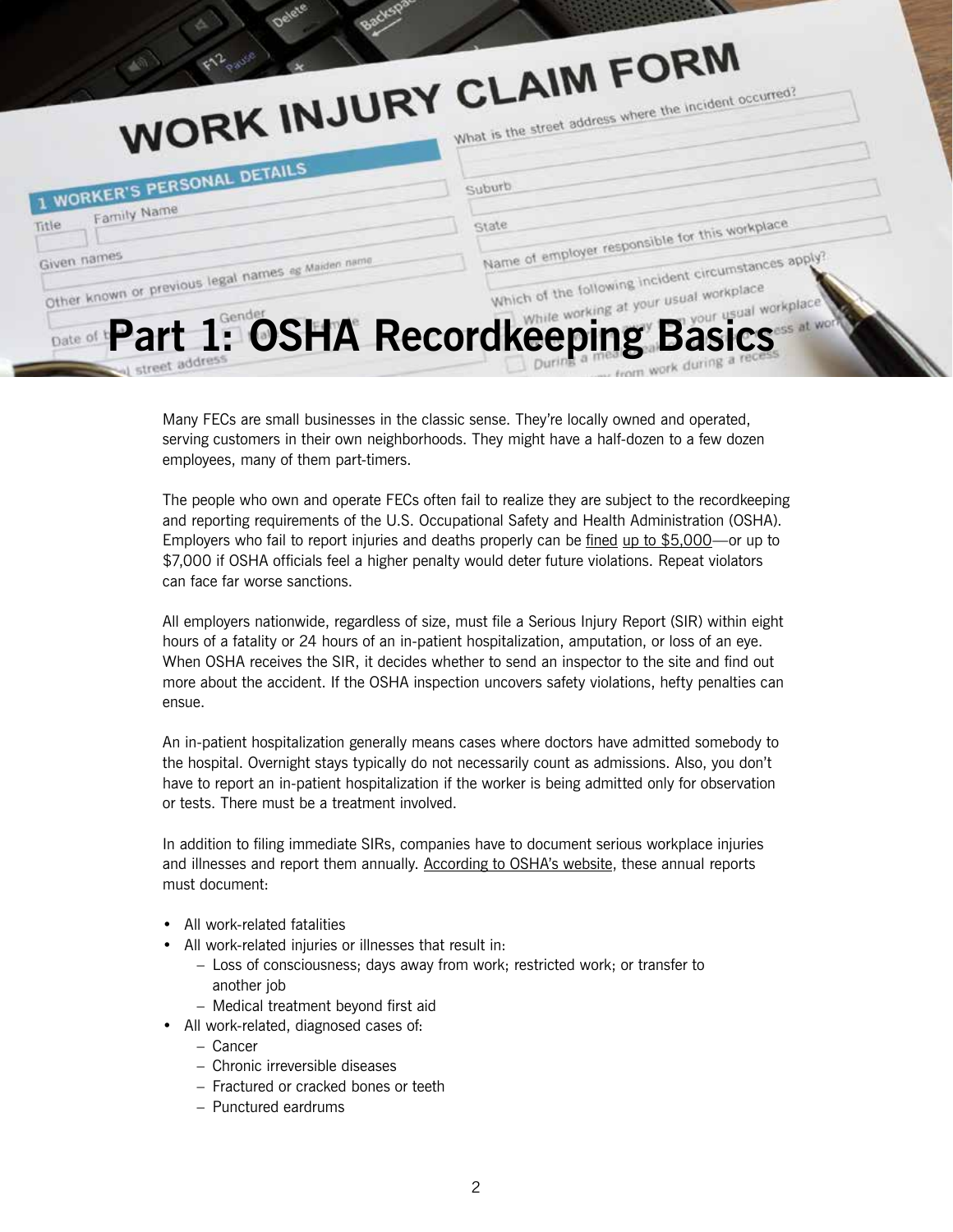#### Special recording criteria apply to work-related needlesticks and sharp-object injuries; medical removal; hearing loss; and tuberculosis. An on-the-job heart attack that proves fatal or requires in-patient hospitalization must be reported; it'll be up to your local OSHA office to decide whether to investigate the incident.

WORK INJURY CLAIM FORM

Note that 28 U.S. states plus Puerto Rico and the Virgin Islands may have extra safety requirements beyond OSHA rules. Also, some states have extra rules only for public-sector workers. In any case, no state has fewer safety rules than OSHA's federal requirements. Depending on your location, you may have to file reports with state regulators rather than OSHA.

OSHA reporting and recordkeeping are, admittedly, time-intensive responsibilities, but the data they produce has genuine business value. Companies that know they're being held accountable for safety violations and workplace accidents have a strong incentive to keep their workers safe and avoid OSHA inspections. Moreover, OSHA uses reporting data to identify trends and find repeat offenders.

McGowan Amusement Group's coverage includes OSHA compliance guidance. If you have questions, give one of our experts a call.



### **Crucial OSHA Resources:**

What is the street address where the incident occurred?

- Toll-free number: 1 (800) 321-6742
- Find OSHA offices by state (call during regular business hours)
- Submit forms online
- Recordkeeping tutorial
- Contact OSHA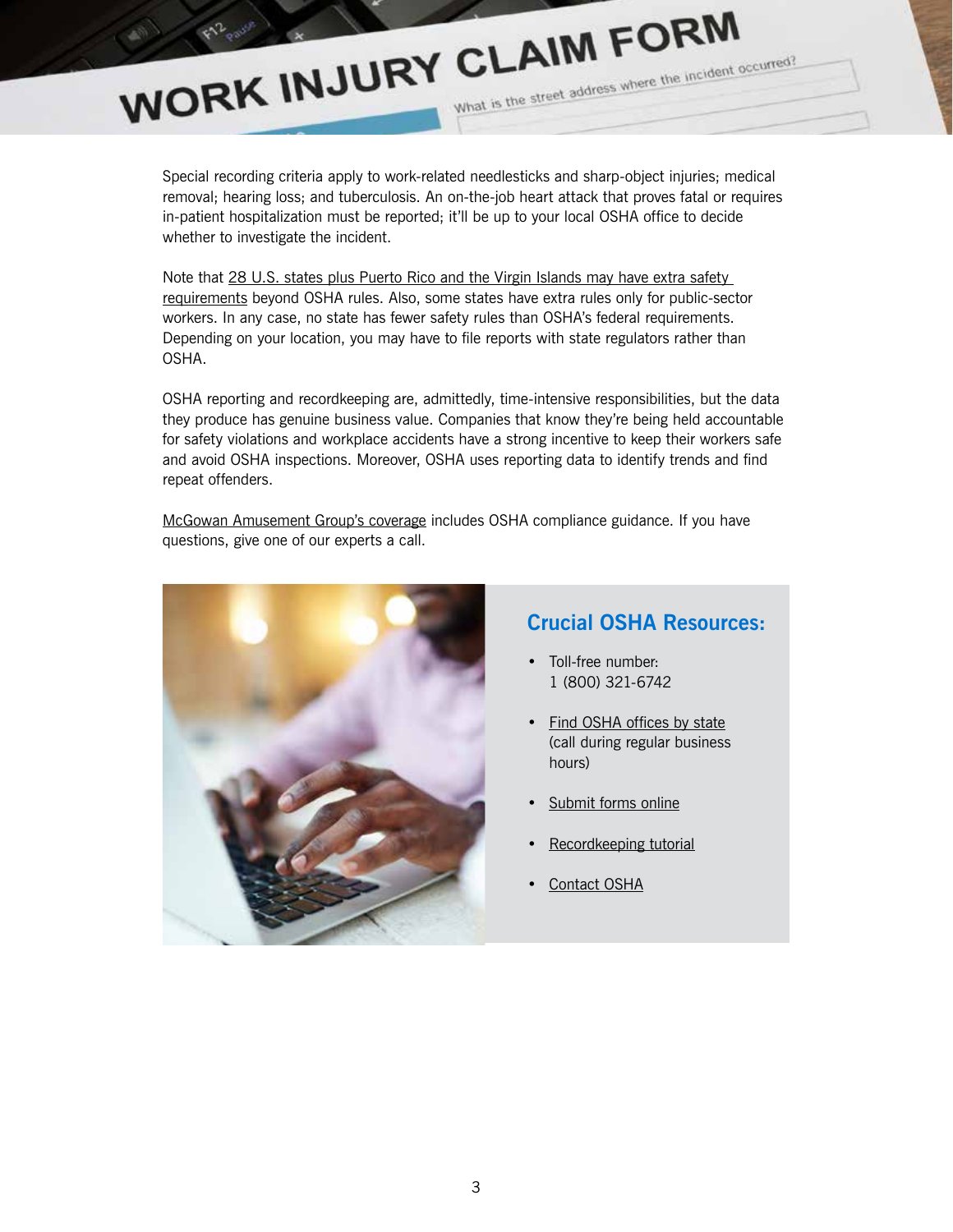# **Part 2: OSHA Exemptions**

The smallest FECs might not need to document every serious injury and file reports annually.

**STIGAT** 

OSHA's recordkeeping rules do not apply to businesses that employ a maximum of 10 people at any time of the year. Note, this means if you need only six staff during the winter but 15 during the busy summer season, you still need to keep records.

This count needs to include everyone who works for you: full-time, part-time, temporary, and seasonal workers. Moreover, the exemption applies to the whole company, not individual locations. If you own four mini-golf sites with five employees each, the 20 total employees rule out an exemption.

But remember, this is only a partial exemption. All employers have to report major injuries, inpatient hospitalizations, and deaths within the required deadlines.

OSHA keeps a long list of companies partially exempt from recordkeeping rules because the workers rarely if ever get injured on the job. Unfortunately, FECs are not on the exemptions list—not even golf courses.

Note that being exempt from OSHA rules does not mean you should not keep safety and injury records in your workplace. Following the reporting requirements means you can be in compliance if your company grows. If you buy out a competitor, for instance, you could suddenly be regulated by OSHA.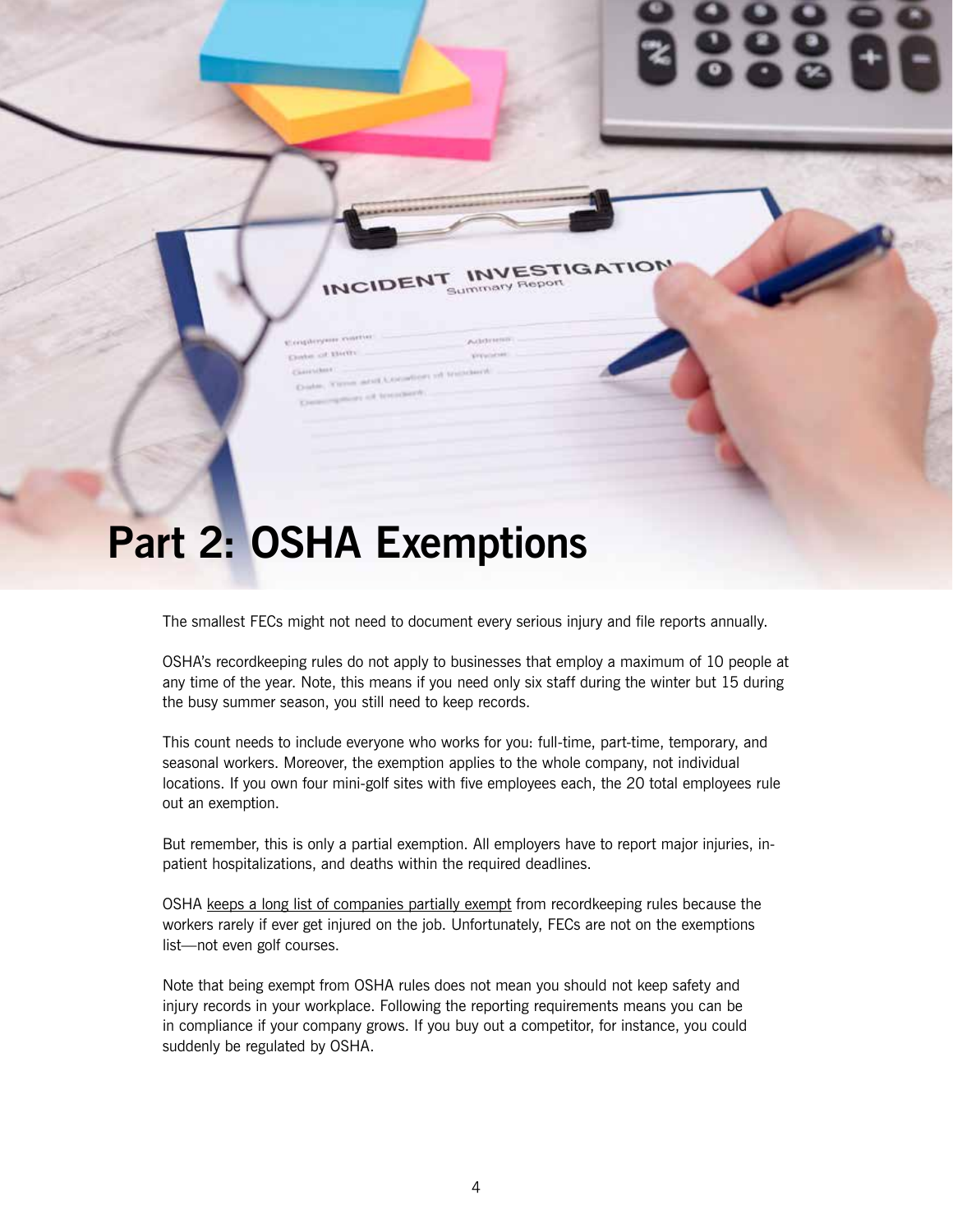## **Part 3: OSHA Forms**

These are the three most important OSHA forms:

Form 300: Log of Work-Related Injuries and Illnesses. Form 300A: Summary of Work-Related Injuries and Illnesses. Form 301: Illness and Injury Incident Report.

Each form has data that feeds into the other forms. For instance, Form 300 contains basic information about injuries. Form 301 documents these injuries in greater detail. Form 300A is a concise annual summary quantifying the total incidents named in Form 300.

Download these forms from at OSHA's website.

You have two download options:

- A PDF document with in-depth instructions on defining injuries and illnesses. It also includes a form that can help you calculate your injury rate and compare it to your industry peers.
- A Microsoft Excel-compatible spreadsheet. You may find this version more convenient for data entry and compatibility with other software you use.

Let's walk through the process of using these forms.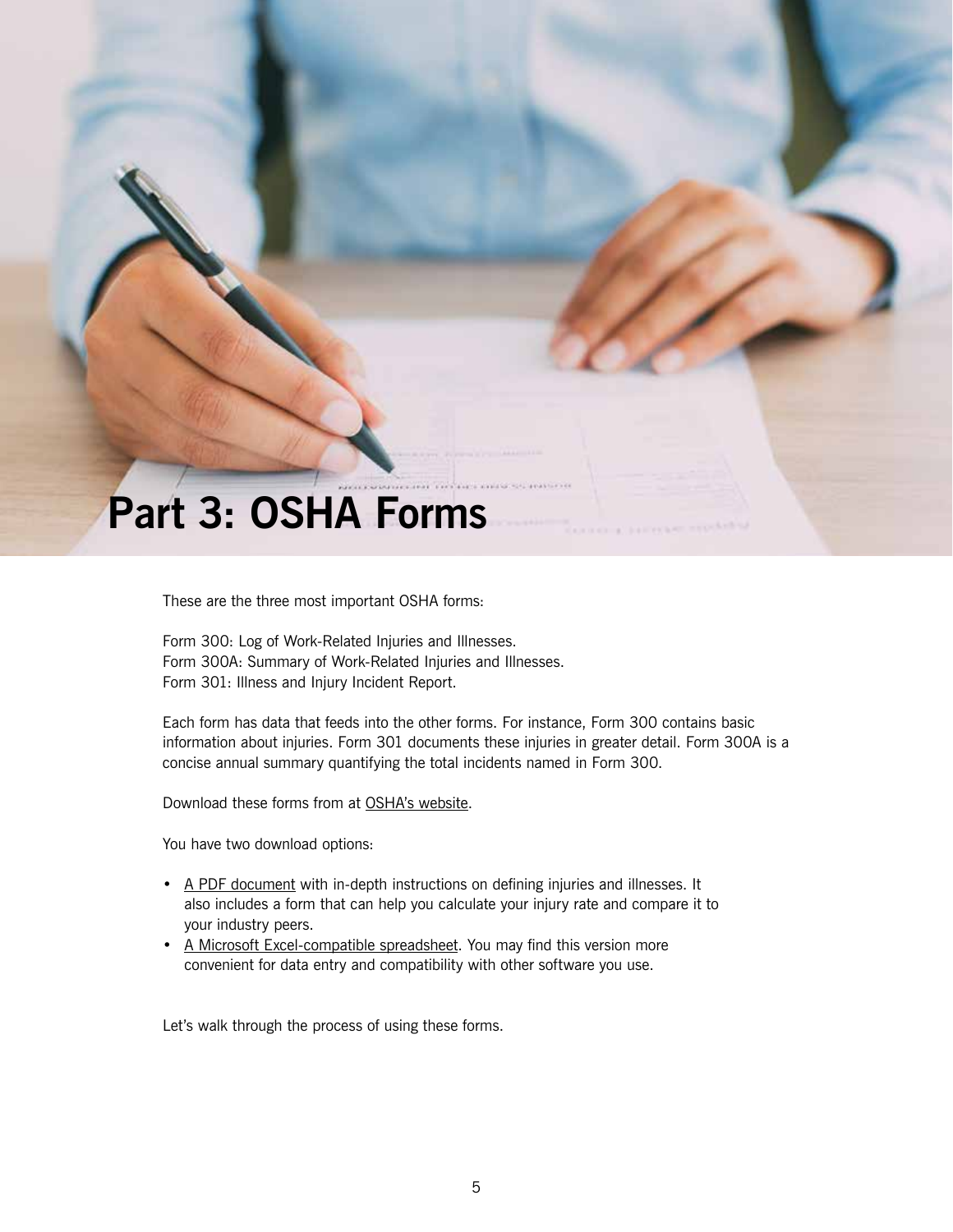### OSHA Form 300

This is your annual log of work-related injuries and illnesses. You must keep your Form 300 on file for five years.

Filling out Form 300 is a five-step process:

- 1. Enter a case number, employee name, and job title
- 2. Describe the case, stating the date and location of the injury. You'll also provide a brief summary of the accident.
- 3. Classify the case: death, days away from work, job transfer or restriction, or other recordable case.
- 4. Enter the number of days the worker was either off the job or transferred to another *job*.
- 5. Distinguish between injuries and illnesses (skin disorders, respiratory conditions, poisoning, hearing loss, or other sicknesses).

Form 300 is strictly for your records—you don't have to file it to OSHA. However, take care to fill it out as accurately as possible so you'll have solid documentation in the event of an OSHA inspection or investigation.

#### OSHA Form 300A

This form provides an annual summary of all work-related injuries and illnesses in your workplace. This must be filed annually with OSHA (with some exemptions).

The form quantifies the data from Form 300, except for the names and job titles. You provide a total count of the number of incidents, the total days lost to injuries, and the types of injury or illnesses.

Your company information includes the average number of employees during the year and the total number of hours they worked. OSHA provides a worksheet to calculate these numbers in the PDF document mentioned above.

Form 300A must be posted in your workplace in an area where you provide announcements to employees. You're exempt from the posting requirements if your total workforce is no more than 10.

Most companies with more than 10 employees need to file form 300A electronically. Visit www.osha.gov/injuryreporting to use OSHA's Injury Tracking Application. Note that the current U.S. government focus on reducing regulation could result in changes in the online submission requirements, particularly for companies with more than 250 employees.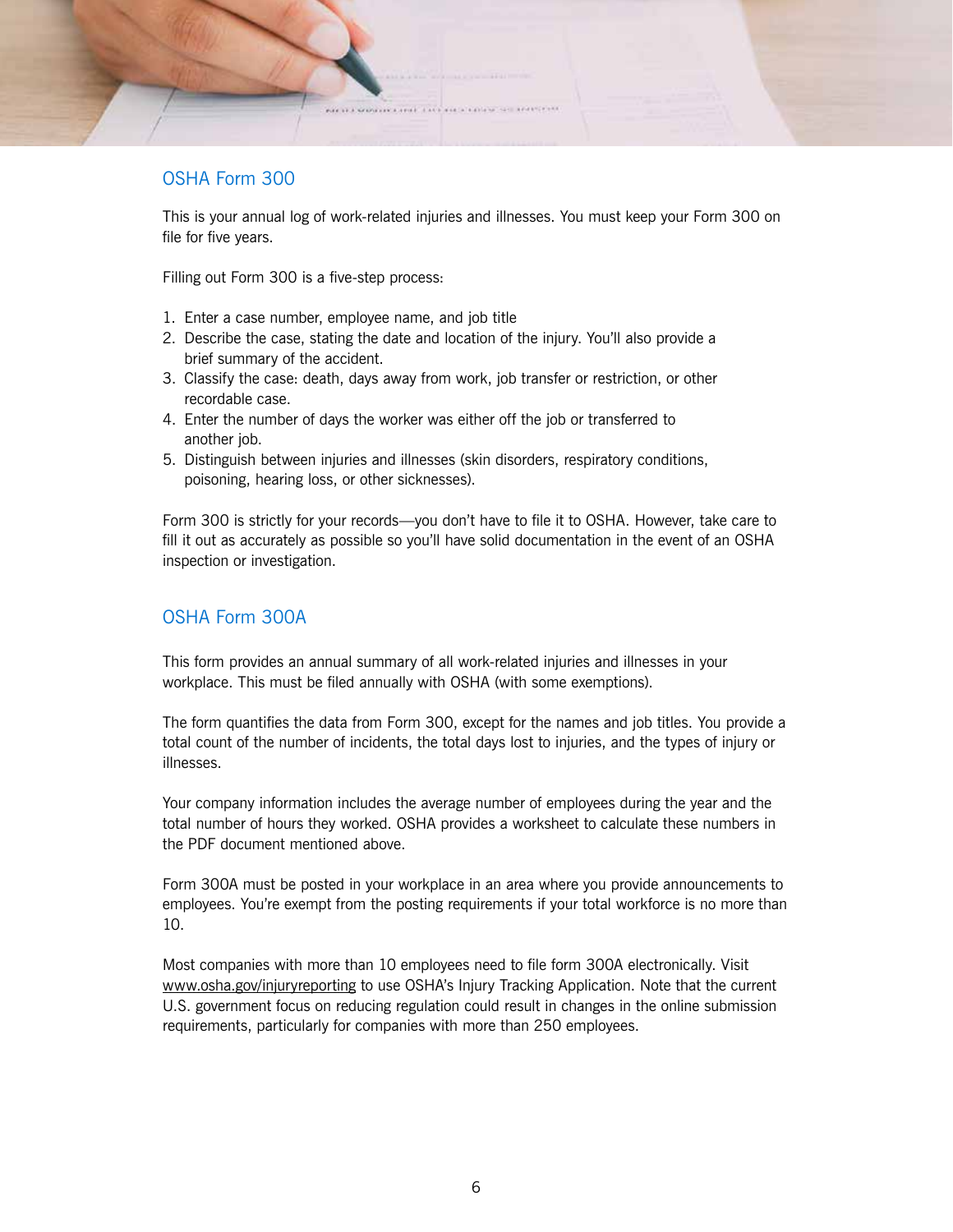### OSHA Form 301

This is your in-depth report for each incident resulting in a serious injury, sickness, or death. By law, it must be filled out within seven days of the incident and kept on file for five years.

This form asks four questions that allow you to explain each incident in detail. Let's say, for instance, a janitor fell on a wet floor:

- 1. What was the employee doing just before the incident occurred? In our example, the janitor was cleaning floors.
- 2. What happened? Describe the accident concisely: The worker slipped on the wet floor.
- 3. What was the injury or illness? The worker broke an ankle.
- 4. What object or substance directly harmed the employee? The floor caused the harm.

Privacy note: Some injuries and illnesses must be kept confidential. In these cases, be careful about using employee names that would expose them to embarrassment or public shaming.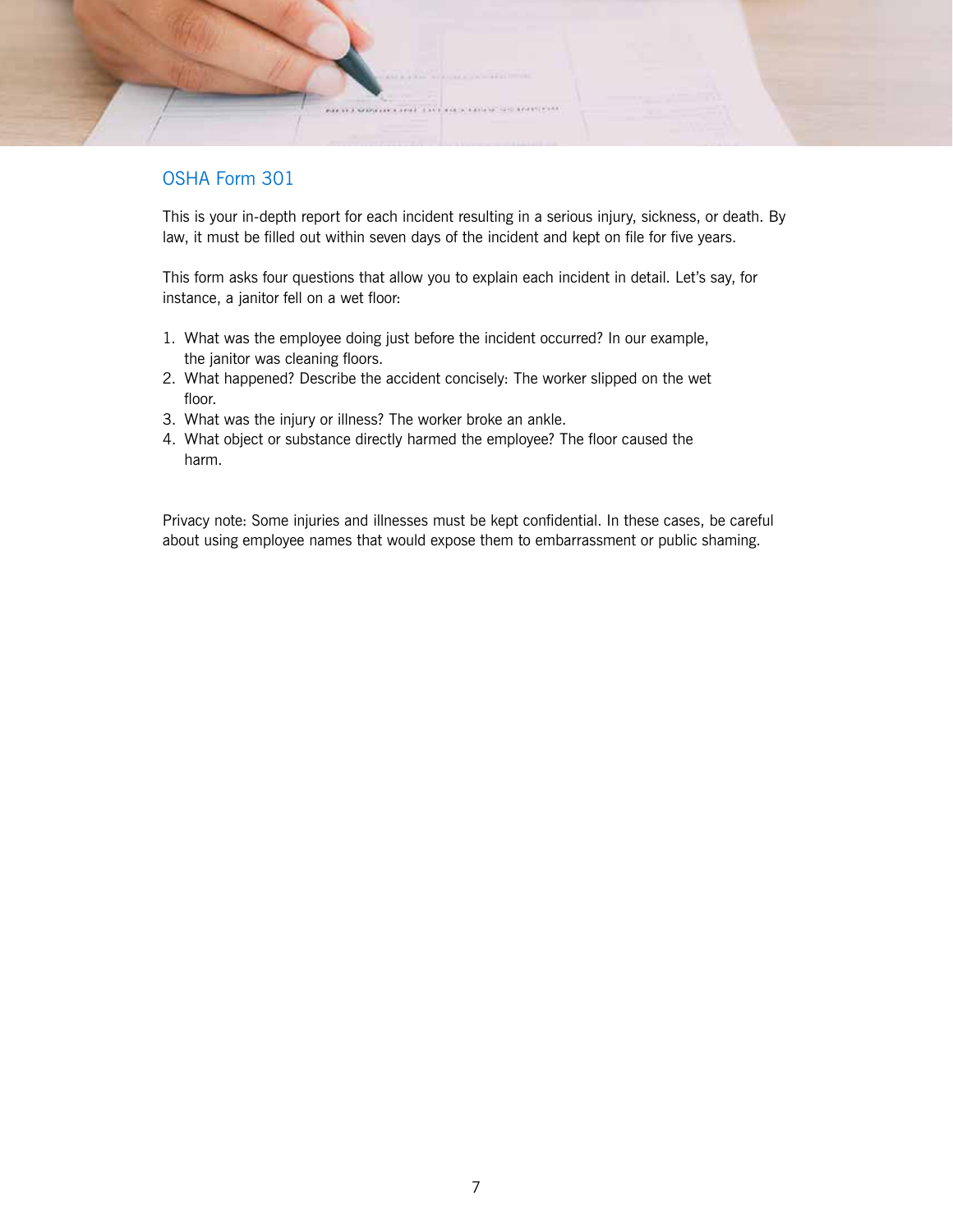## **Answering Your FEC Reporting Questions**

Hber<sup>(1)</sup> **SHL Avoid P** sek 51 Deleted P

> If you're unsure about how the law applies to your FEC, contact your nearest OSHA office for questions about accident reporting. This OSHA page will help you find the office nearest to you.

Fines can pile up quickly if you've failed to document injuries correctly. McGowan Amusement Group will help make sure you avoid costly OSHA enforcement actions.

Always remember the adage that ignorance of the law is no excuse. Complying with OSHA recordkeeping rules can feel like a lot of work, but you'll reap the rewards in safer workplaces and a lower likelihood of regulatory scrutiny and penalties.